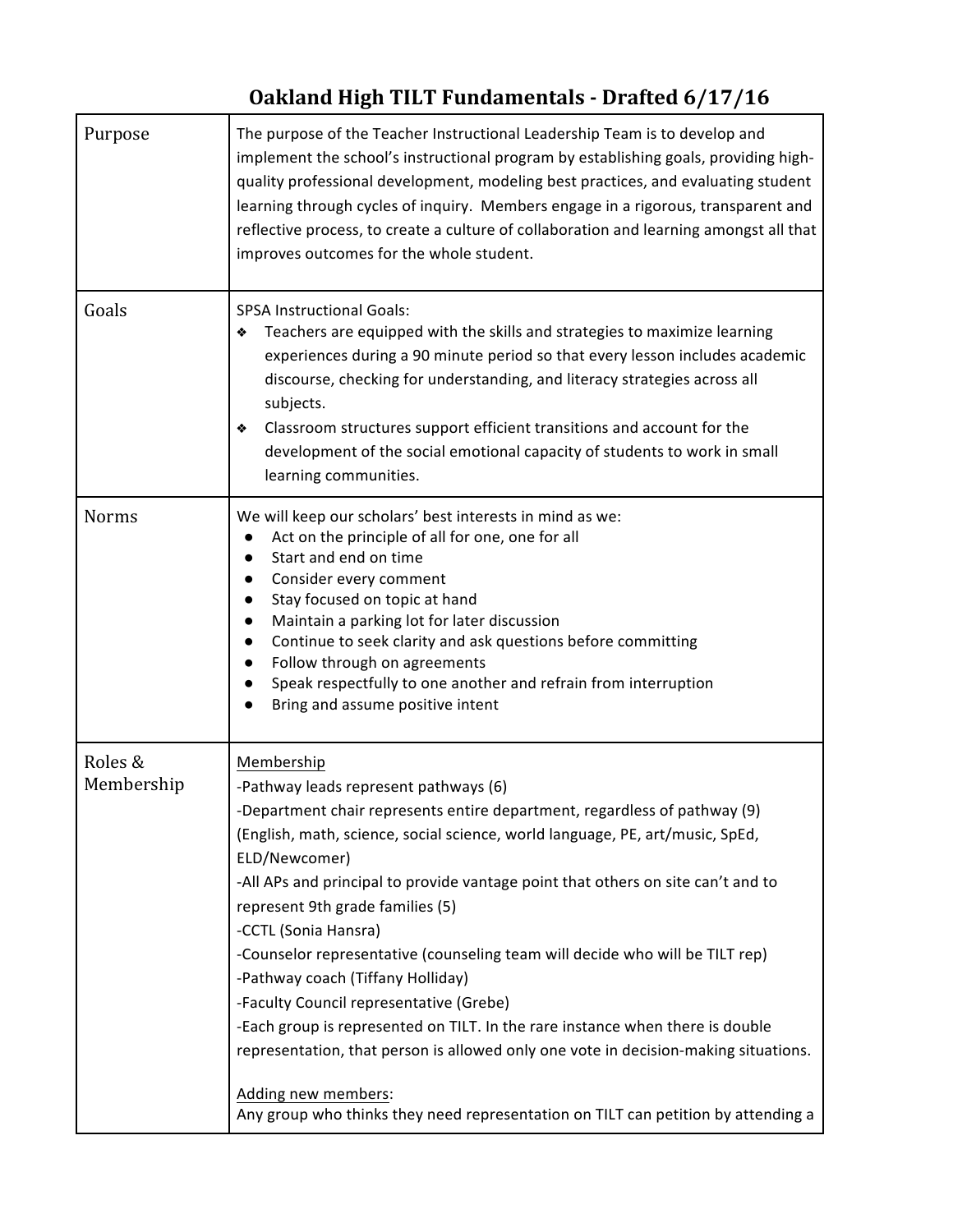|                            | meeting to present how they align with the purpose. Current TILT will discuss and<br>then vote at the next meeting. Decision will be communicated in the notes shared<br>with staff.<br>Roles within TILT at meetings<br>$\Rightarrow$ Facilitator: CCTL facilitator (agenda co-created with principal)<br>$\Rightarrow$ Recorder/note taker: Pathway Coach                                                                                                                                                                                                                                        |
|----------------------------|----------------------------------------------------------------------------------------------------------------------------------------------------------------------------------------------------------------------------------------------------------------------------------------------------------------------------------------------------------------------------------------------------------------------------------------------------------------------------------------------------------------------------------------------------------------------------------------------------|
|                            | $\Rightarrow$ Process Observer: Determined at start of each meeting, use Process<br>Observation form to monitor equity of voice; define what this is - create a<br>form that has the norms, equity of voice, time<br>$\Rightarrow$ Time keeper: Determined at start of each meeting<br>$\Rightarrow$ Interrupter: Matin (until Sonia is comfortable)                                                                                                                                                                                                                                               |
|                            | If unable to attend meeting:<br>1. Find a representative from department or pathway team to attend in your<br>place.<br>2. If unable to find representative, then ensure notes are reviewed and<br>information shared with team                                                                                                                                                                                                                                                                                                                                                                    |
|                            | Regular TILT representative at SSC: Jerome Gourdine (volunteered)                                                                                                                                                                                                                                                                                                                                                                                                                                                                                                                                  |
| Agenda format              | Agenda is co-created with CCTL and Principal and shared at least one day<br>in advance (Friday before meeting)<br>Use this agenda template (make a copy and save agenda in this<br>O<br>folder)<br>Send topic ideas and suggestions to CCTL week before meeting<br>If a vote will happen at a meeting, communicate that information to TILT<br>$\bullet$<br>members in advance<br>Discuss future topics at end of each meeting<br>$\bullet$<br>Before notes get shared publicly (by Pathway Coach), review notes for<br>accuracy at the end of each meeting<br>Every 2nd and 4th Mondays, 3:45-5pm |
| Discussion<br>protocols    | Possible protocols to use:<br><b>Protocols for Professional Learning</b><br>The Final Word (for discussing a text)                                                                                                                                                                                                                                                                                                                                                                                                                                                                                 |
| Decision making<br>process | <b>Working Consensus:</b><br>We probe issues until everyone's opinions are understood, especially opposing<br>viewpoints.                                                                                                                                                                                                                                                                                                                                                                                                                                                                          |
|                            | The decision is made when the group votes. A $\frac{2}{3}$ majority is needed to approve a<br>formal (written) proposal.                                                                                                                                                                                                                                                                                                                                                                                                                                                                           |
|                            | Each individual TILT member gets one vote regardless of how many interest groups<br>the member represents. Members (or their representative) must be present to                                                                                                                                                                                                                                                                                                                                                                                                                                    |